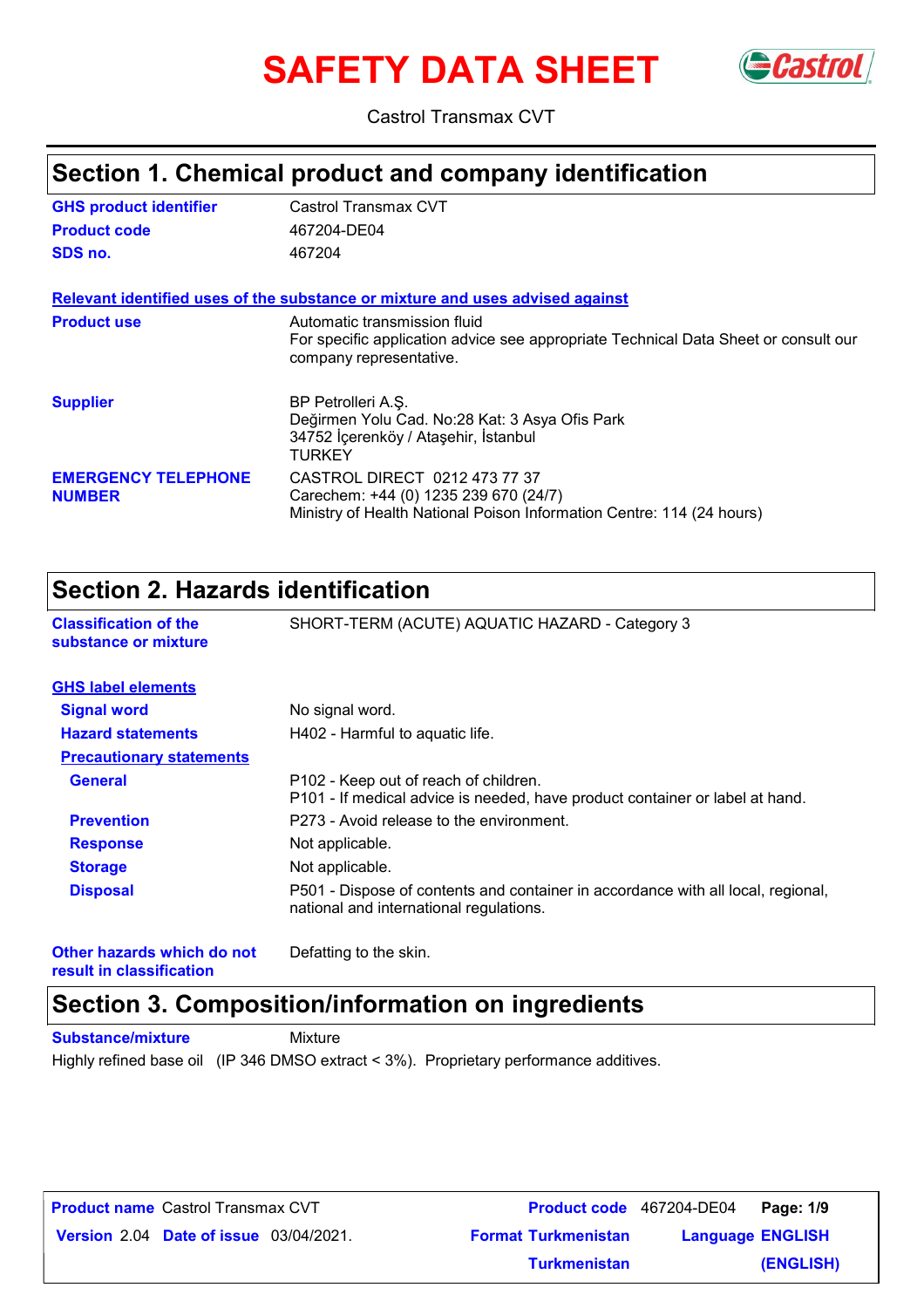### **Section 3. Composition/information on ingredients**

| <b>Ingredient name</b>                                               | $\frac{9}{6}$ | <b>CAS number</b> |  |
|----------------------------------------------------------------------|---------------|-------------------|--|
| Distillates (petroleum), hydrotreated light paraffinic               | $≥25 - ≤50$   | 64742-55-8        |  |
| 2-Propenoic acid, 2-methyl-, butyl ester, polymer with N-[3-         | ~10           | 176487-46-0       |  |
| (dimethylamino)propyl]-2-methyl-2-propenamide, dodecyl 2-methyl-     |               |                   |  |
| 2-propenoate, eicosyl 2-methyl-2-propenoate, hexadecyl 2-methyl-     |               |                   |  |
| 2-propenoate and octadecyl 2-methyl-2-propenoate                     |               |                   |  |
| Lubricating oils (petroleum), C15-30, hydrotreated neutral oil-based | ≤3            | 72623-86-0        |  |
| l dimantine                                                          | ≤0.19         | 124-28-7          |  |
| 2-(2-heptadec-8-enyl-2-imidazolin-1-yl)ethanol                       | ≤0.058        | $95-38-5$         |  |

**There are no additional ingredients present which, within the current knowledge of the supplier and in the concentrations applicable, are classified as hazardous to health or the environment and hence require reporting in this section.**

**Occupational exposure limits, if available, are listed in Section 8.**

### **Section 4. First aid measures**

**Description of necessary first aid measures**

| <b>Inhalation</b>                                  | In case of inhalation of decomposition products in a fire, symptoms may be delayed.<br>If inhaled, remove to fresh air. The exposed person may need to be kept under<br>medical surveillance for 48 hours. Get medical attention if symptoms occur.                                            |
|----------------------------------------------------|------------------------------------------------------------------------------------------------------------------------------------------------------------------------------------------------------------------------------------------------------------------------------------------------|
| <b>Ingestion</b>                                   | Do not induce vomiting unless directed to do so by medical personnel. Never give<br>anything by mouth to an unconscious person. If unconscious, place in recovery<br>position and get medical attention immediately. Get medical attention if adverse<br>health effects persist or are severe. |
| <b>Skin contact</b>                                | Wash skin thoroughly with soap and water or use recognised skin cleanser.<br>Remove contaminated clothing and shoes. Wash clothing before reuse. Clean<br>shoes thoroughly before reuse. Get medical attention if symptoms occur.                                                              |
| Eye contact                                        | In case of contact, immediately flush eyes with plenty of water for at least 15<br>minutes. Eyelids should be held away from the eyeball to ensure thorough rinsing.<br>Check for and remove any contact lenses. Get medical attention.                                                        |
| Most important symptoms/effects, acute and delayed |                                                                                                                                                                                                                                                                                                |
|                                                    | See Section 11 for more detailed information on health effects and symptoms.                                                                                                                                                                                                                   |
|                                                    | Indication of immediate medical attention and special treatment needed, if necessary                                                                                                                                                                                                           |
| <b>Specific treatments</b>                         | No specific treatment.                                                                                                                                                                                                                                                                         |
| <b>Notes to physician</b>                          | In case of inhalation of decomposition products in a fire, symptoms may be delayed.                                                                                                                                                                                                            |

**Protection of first-aiders** No action shall be taken involving any personal risk or without suitable training. It Treatment should in general be symptomatic and directed to relieving any effects.

may be dangerous to the person providing aid to give mouth-to-mouth resuscitation.

The exposed person may need to be kept under medical surveillance for 48 hours.

### **Section 5. Firefighting measures**

| <b>Extinguishing media</b>                           |                                                                                                                                                                                                                                                                          |
|------------------------------------------------------|--------------------------------------------------------------------------------------------------------------------------------------------------------------------------------------------------------------------------------------------------------------------------|
| <b>Suitable extinguishing</b><br>media               | Use foam or all-purpose dry chemical to extinguish.                                                                                                                                                                                                                      |
| <b>Unsuitable extinguishing</b><br>media             | Do not use water jet.                                                                                                                                                                                                                                                    |
| <b>Specific hazards arising</b><br>from the chemical | Fire water contaminated with this material must be contained and prevented from<br>being discharged to any waterway, sewer or drain. In a fire or if heated, a pressure<br>increase will occur and the container may burst. This material is harmful to aquatic<br>life. |
| <b>Hazardous thermal</b><br>decomposition products   | Combustion products may include the following:<br>carbon oxides (CO, CO <sub>2</sub> ) (carbon monoxide, carbon dioxide)<br>nitrogen oxides (NO, $NO2$ etc.)                                                                                                             |

| <b>Product name Castrol Transmax CVT</b>      |                            | Product code 467204-DE04 Page: 2/9 |           |
|-----------------------------------------------|----------------------------|------------------------------------|-----------|
| <b>Version 2.04 Date of issue 03/04/2021.</b> | <b>Format Turkmenistan</b> | <b>Language ENGLISH</b>            |           |
|                                               | <b>Turkmenistan</b>        |                                    | (ENGLISH) |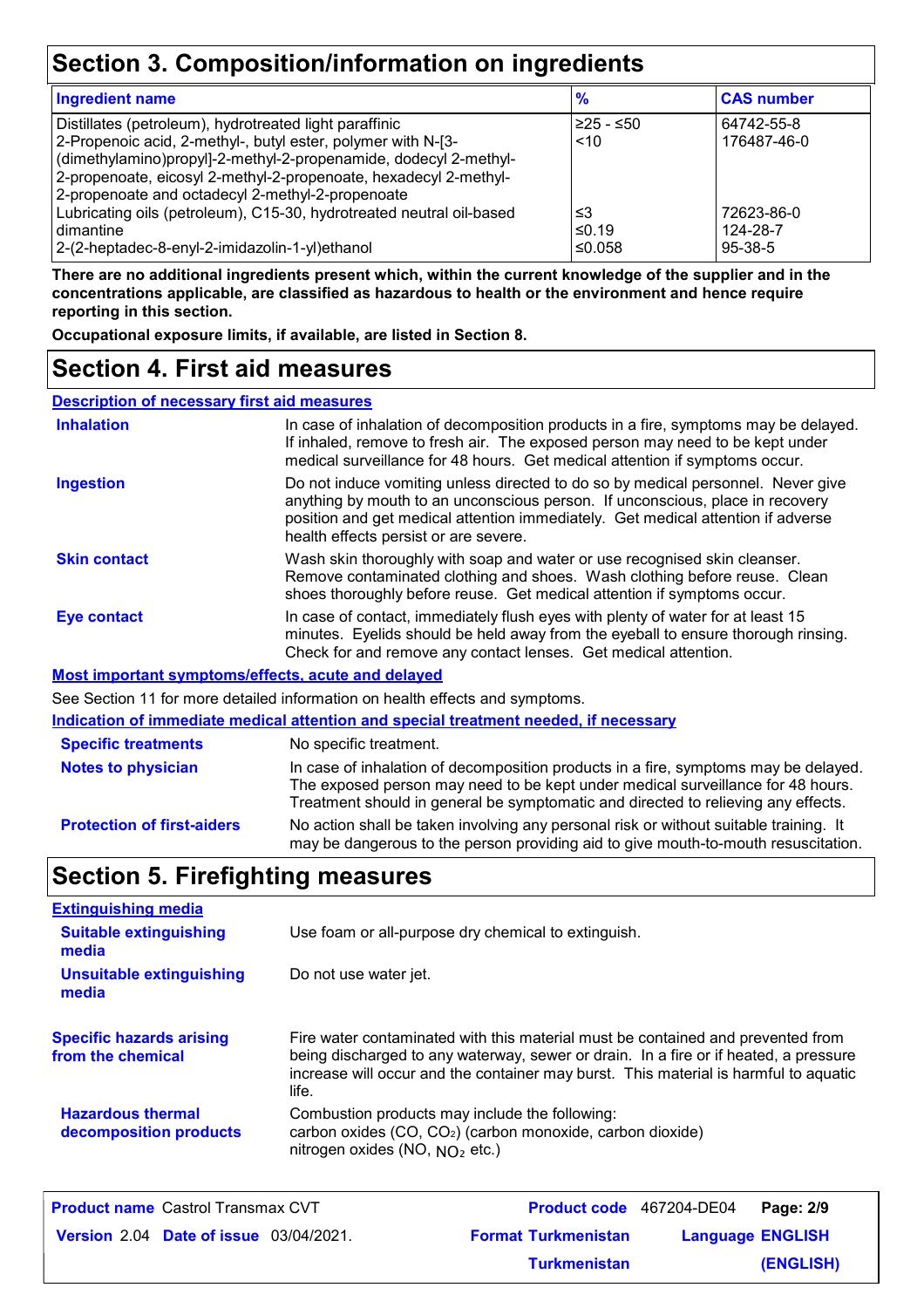### **Section 5. Firefighting measures**

| <b>Special protective actions</b><br>for fire-fighters | Promptly isolate the scene by removing all persons from the vicinity of the incident if<br>there is a fire. No action shall be taken involving any personal risk or without<br>suitable training. |
|--------------------------------------------------------|---------------------------------------------------------------------------------------------------------------------------------------------------------------------------------------------------|
| <b>Special protective</b>                              | Fire-fighters should wear positive pressure self-contained breathing apparatus                                                                                                                    |
| equipment for fire-fighters                            | (SCBA) and full turnout gear.                                                                                                                                                                     |

### **Section 6. Accidental release measures**

#### **Personal precautions, protective equipment and emergency procedures**

| For non-emergency<br>personnel   | No action shall be taken involving any personal risk or without suitable training.<br>Evacuate surrounding areas. Keep unnecessary and unprotected personnel from<br>entering. Do not touch or walk through spilt material. Avoid breathing vapour or<br>mist. Provide adequate ventilation. Put on appropriate personal protective<br>equipment. Floors may be slippery; use care to avoid falling. Contact emergency<br>personnel. |
|----------------------------------|--------------------------------------------------------------------------------------------------------------------------------------------------------------------------------------------------------------------------------------------------------------------------------------------------------------------------------------------------------------------------------------------------------------------------------------|
| For emergency responders         | Entry into a confined space or poorly ventilated area contaminated with vapour, mist<br>or fume is extremely hazardous without the correct respiratory protective equipment<br>and a safe system of work. Wear self-contained breathing apparatus. Wear a<br>suitable chemical protective suit. Chemical resistant boots. See also the<br>information in "For non-emergency personnel".                                              |
| <b>Environmental precautions</b> | Avoid dispersal of spilt material and runoff and contact with soil, waterways, drains<br>and sewers. Inform the relevant authorities if the product has caused environmental<br>pollution (sewers, waterways, soil or air). Water polluting material. May be harmful<br>to the environment if released in large quantities.                                                                                                          |

#### **Methods and material for containment and cleaning up**

| <b>Small spill</b> | Stop leak if without risk. Move containers from spill area. Absorb with an inert<br>material and place in an appropriate waste disposal container. Dispose of via a<br>licensed waste disposal contractor.                                                                                                                                                                                                                                                                                                               |
|--------------------|--------------------------------------------------------------------------------------------------------------------------------------------------------------------------------------------------------------------------------------------------------------------------------------------------------------------------------------------------------------------------------------------------------------------------------------------------------------------------------------------------------------------------|
| <b>Large spill</b> | Stop leak if without risk. Move containers from spill area. Approach the release<br>from upwind. Prevent entry into sewers, water courses, basements or confined<br>areas. Contain and collect spillage with non-combustible, absorbent material e.g.<br>sand, earth, vermiculite or diatomaceous earth and place in container for disposal<br>according to local regulations. Contaminated absorbent material may pose the<br>same hazard as the spilt product. Dispose of via a licensed waste disposal<br>contractor. |

### **Section 7. Handling and storage**

#### **Precautions for safe handling**

| <b>Protective measures</b>                       | Put on appropriate personal protective equipment (see Section 8). Do not ingest.<br>Avoid contact with eyes, skin and clothing. Avoid breathing vapour or mist. Keep in<br>the original container or an approved alternative made from a compatible material,<br>kept tightly closed when not in use. Empty containers retain product residue and<br>can be hazardous. Do not reuse container. Avoid contact of spilt material and<br>runoff with soil and surface waterways. |
|--------------------------------------------------|-------------------------------------------------------------------------------------------------------------------------------------------------------------------------------------------------------------------------------------------------------------------------------------------------------------------------------------------------------------------------------------------------------------------------------------------------------------------------------|
| <b>Advice on general</b><br>occupational hygiene | Eating, drinking and smoking should be prohibited in areas where this material is<br>handled, stored and processed. Wash thoroughly after handling. Remove<br>contaminated clothing and protective equipment before entering eating areas. See<br>also Section 8 for additional information on hygiene measures.                                                                                                                                                              |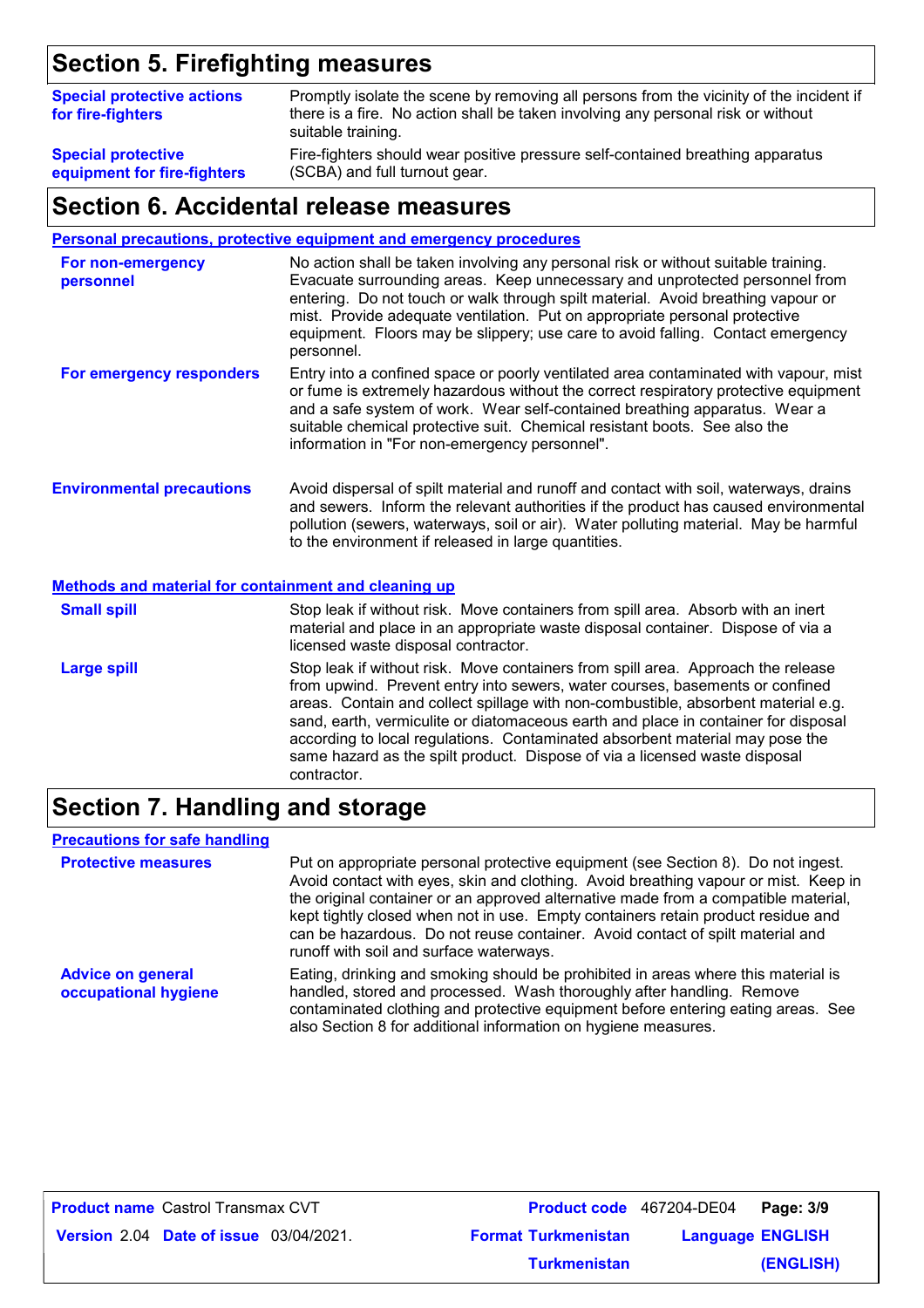### **Section 7. Handling and storage**

| <b>Conditions for safe storage,</b><br>including any<br><b>incompatibilities</b> | Store in accordance with local regulations. Store in original container protected<br>from direct sunlight in a dry, cool and well-ventilated area, away from incompatible<br>materials (see Section 10) and food and drink. Keep container tightly closed and<br>sealed until ready for use. Store and use only in equipment/containers designed for<br>use with this product. Containers that have been opened must be carefully resealed<br>and kept upright to prevent leakage. Do not store in unlabelled containers. Use<br>appropriate containment to avoid environmental contamination. |
|----------------------------------------------------------------------------------|------------------------------------------------------------------------------------------------------------------------------------------------------------------------------------------------------------------------------------------------------------------------------------------------------------------------------------------------------------------------------------------------------------------------------------------------------------------------------------------------------------------------------------------------------------------------------------------------|
| <b>Not suitable</b>                                                              | Prolonged exposure to elevated temperature.                                                                                                                                                                                                                                                                                                                                                                                                                                                                                                                                                    |

### **Section 8. Exposure controls/personal protection**

#### **Control parameters**

**Occupational exposure limits**

| <b>Ingredient name</b>                         | <b>Exposure limits</b>                                                                                                                                                                                              |
|------------------------------------------------|---------------------------------------------------------------------------------------------------------------------------------------------------------------------------------------------------------------------|
| 2-(2-heptadec-8-enyl-2-imidazolin-1-yl)ethanol | <b>Ministry of Health and Social</b><br>Development MAC (Russian Federation).<br>Inhalation sensitiser.<br>STEL: 0.1 mg/m <sup>3</sup> 15 minutes. Issued/<br>Revised: 6/2003 Form: mixture of vapor and<br>aerosol |

Whilst specific OELs for certain components may be shown in this section, other components may be present in any mist, vapour or dust produced. Therefore, the specific OELs may not be applicable to the product as a whole and are provided for guidance only.

| <b>Appropriate engineering</b><br><b>controls</b> | Provide exhaust ventilation or other engineering controls to keep the relevant<br>airborne concentrations below their respective occupational exposure limits.<br>All activities involving chemicals should be assessed for their risks to health, to<br>ensure exposures are adequately controlled. Personal protective equipment should<br>only be considered after other forms of control measures (e.g. engineering controls)<br>have been suitably evaluated. Personal protective equipment should conform to<br>appropriate standards, be suitable for use, be kept in good condition and properly<br>maintained.<br>Your supplier of personal protective equipment should be consulted for advice on<br>selection and appropriate standards. For further information contact your national<br>organisation for standards.<br>The final choice of protective equipment will depend upon a risk assessment. It is<br>important to ensure that all items of personal protective equipment are compatible. |
|---------------------------------------------------|---------------------------------------------------------------------------------------------------------------------------------------------------------------------------------------------------------------------------------------------------------------------------------------------------------------------------------------------------------------------------------------------------------------------------------------------------------------------------------------------------------------------------------------------------------------------------------------------------------------------------------------------------------------------------------------------------------------------------------------------------------------------------------------------------------------------------------------------------------------------------------------------------------------------------------------------------------------------------------------------------------------|
| <b>Environmental exposure</b><br><b>controls</b>  | Emissions from ventilation or work process equipment should be checked to ensure<br>they comply with the requirements of environmental protection legislation. In some<br>cases, fume scrubbers, filters or engineering modifications to the process<br>equipment will be necessary to reduce emissions to acceptable levels.                                                                                                                                                                                                                                                                                                                                                                                                                                                                                                                                                                                                                                                                                 |
| <b>Individual protection measures</b>             |                                                                                                                                                                                                                                                                                                                                                                                                                                                                                                                                                                                                                                                                                                                                                                                                                                                                                                                                                                                                               |
| <b>Hygiene measures</b>                           | Wash hands, forearms and face thoroughly after handling chemical products, before<br>eating, smoking and using the lavatory and at the end of the working period.<br>Appropriate techniques should be used to remove potentially contaminated clothing.<br>Wash contaminated clothing before reusing. Ensure that eyewash stations and<br>safety showers are close to the workstation location.                                                                                                                                                                                                                                                                                                                                                                                                                                                                                                                                                                                                               |

**Skin protection**

**Eye/face protection** Safety glasses with side shields.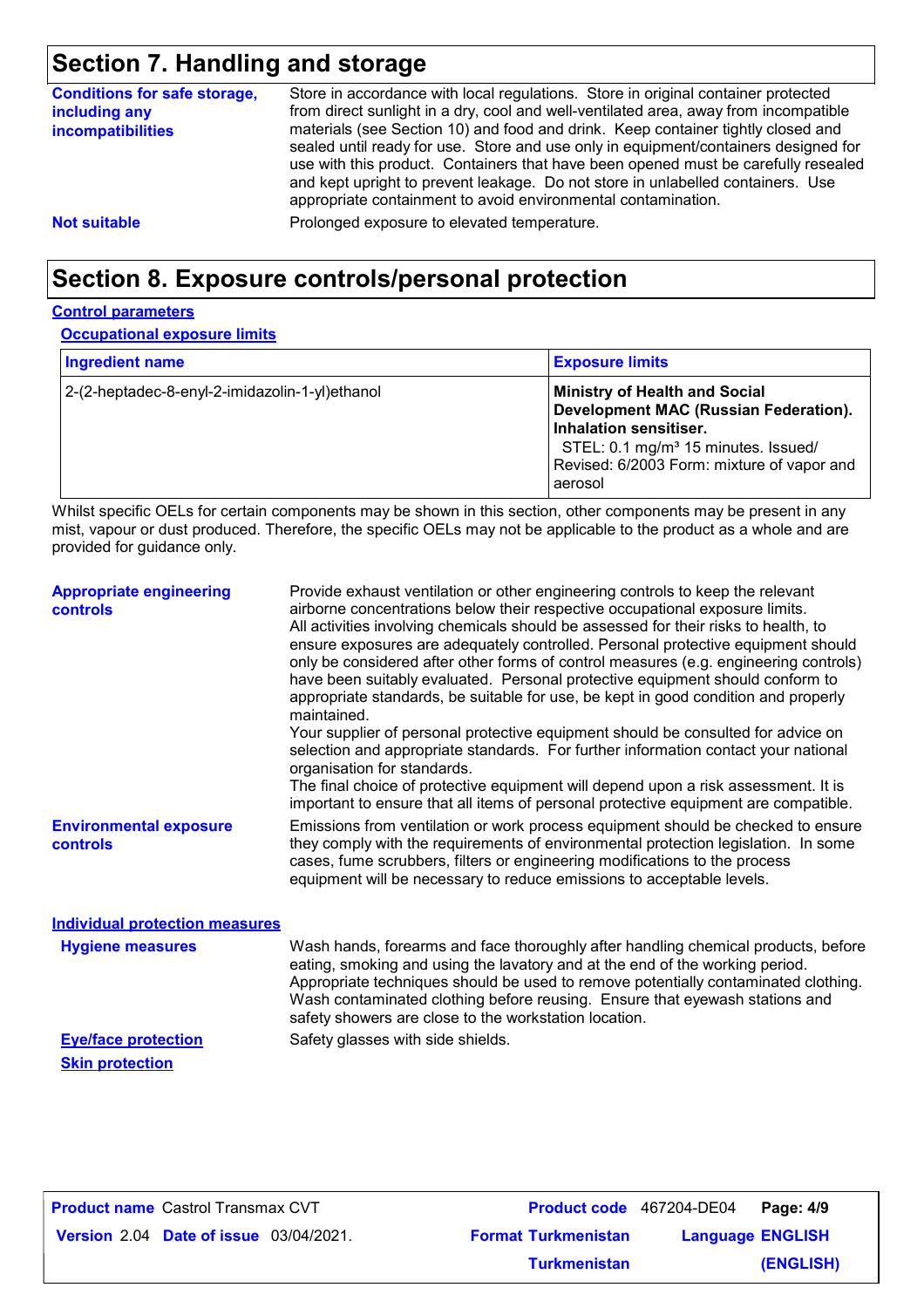## **Section 8. Exposure controls/personal protection**

| <b>Hand protection</b>        | Wear protective gloves if prolonged or repeated contact is likely. Wear chemical<br>resistant gloves. Recommended: Nitrile gloves. The correct choice of protective<br>gloves depends upon the chemicals being handled, the conditions of work and use,<br>and the condition of the gloves (even the best chemically resistant glove will break<br>down after repeated chemical exposures). Most gloves provide only a short time of<br>protection before they must be discarded and replaced. Because specific work<br>environments and material handling practices vary, safety procedures should be<br>developed for each intended application. Gloves should therefore be chosen in<br>consultation with the supplier/manufacturer and with a full assessment of the<br>working conditions. |
|-------------------------------|-------------------------------------------------------------------------------------------------------------------------------------------------------------------------------------------------------------------------------------------------------------------------------------------------------------------------------------------------------------------------------------------------------------------------------------------------------------------------------------------------------------------------------------------------------------------------------------------------------------------------------------------------------------------------------------------------------------------------------------------------------------------------------------------------|
| <b>Body protection</b>        | Use of protective clothing is good industrial practice.<br>Personal protective equipment for the body should be selected based on the task<br>being performed and the risks involved and should be approved by a specialist<br>before handling this product.<br>Cotton or polyester/cotton overalls will only provide protection against light<br>superficial contamination that will not soak through to the skin. Overalls should be<br>laundered on a regular basis. When the risk of skin exposure is high (e.g. when<br>cleaning up spillages or if there is a risk of splashing) then chemical resistant aprons<br>and/or impervious chemical suits and boots will be required.                                                                                                           |
| <b>Respiratory protection</b> | In case of insufficient ventilation, wear suitable respiratory equipment.<br>The correct choice of respiratory protection depends upon the chemicals being<br>handled, the conditions of work and use, and the condition of the respiratory<br>equipment. Safety procedures should be developed for each intended application.<br>Respiratory protection equipment should therefore be chosen in consultation with<br>the supplier/manufacturer and with a full assessment of the working conditions.                                                                                                                                                                                                                                                                                           |

## **Section 9. Physical and chemical properties**

| <b>Appearance</b>                                 |                                                                                                                                          |
|---------------------------------------------------|------------------------------------------------------------------------------------------------------------------------------------------|
| <b>Physical state</b>                             | Liquid.                                                                                                                                  |
| <b>Colour</b>                                     | Red.                                                                                                                                     |
| <b>Odour</b>                                      | Not available.                                                                                                                           |
| <b>Odour threshold</b>                            | Not available.                                                                                                                           |
| pH                                                | Not applicable.                                                                                                                          |
| <b>Melting point</b>                              | Not available.                                                                                                                           |
| <b>Boiling point</b>                              | Not available.                                                                                                                           |
| <b>Flash point</b>                                | Open cup: >160°C (>320°F) [Cleveland.]                                                                                                   |
| <b>Evaporation rate</b>                           | Not available.                                                                                                                           |
| <b>Flammability (solid, gas)</b>                  | Not applicable. Based on - Physical state                                                                                                |
| Lower and upper explosive<br>(flammable) limits   | Not available.                                                                                                                           |
| <b>Vapour pressure</b>                            | Not available.                                                                                                                           |
| <b>Vapour density</b>                             | Not available.                                                                                                                           |
| <b>Relative density</b>                           | Not available.                                                                                                                           |
| <b>Density</b>                                    | <1000 kg/m <sup>3</sup> (<1 g/cm <sup>3</sup> ) at 15 <sup>°</sup> C                                                                     |
| <b>Solubility</b>                                 | insoluble in water.                                                                                                                      |
| <b>Partition coefficient: n-</b><br>octanol/water | Not available.                                                                                                                           |
| <b>Auto-ignition temperature</b>                  | Not available.                                                                                                                           |
| <b>Decomposition temperature</b>                  | Not available.                                                                                                                           |
| <b>Viscosity</b>                                  | Kinematic: 33.81 mm <sup>2</sup> /s (33.81 cSt) at $40^{\circ}$ C<br>Kinematic: 7.146 mm <sup>2</sup> /s (7.146 cSt) at 100 $^{\circ}$ C |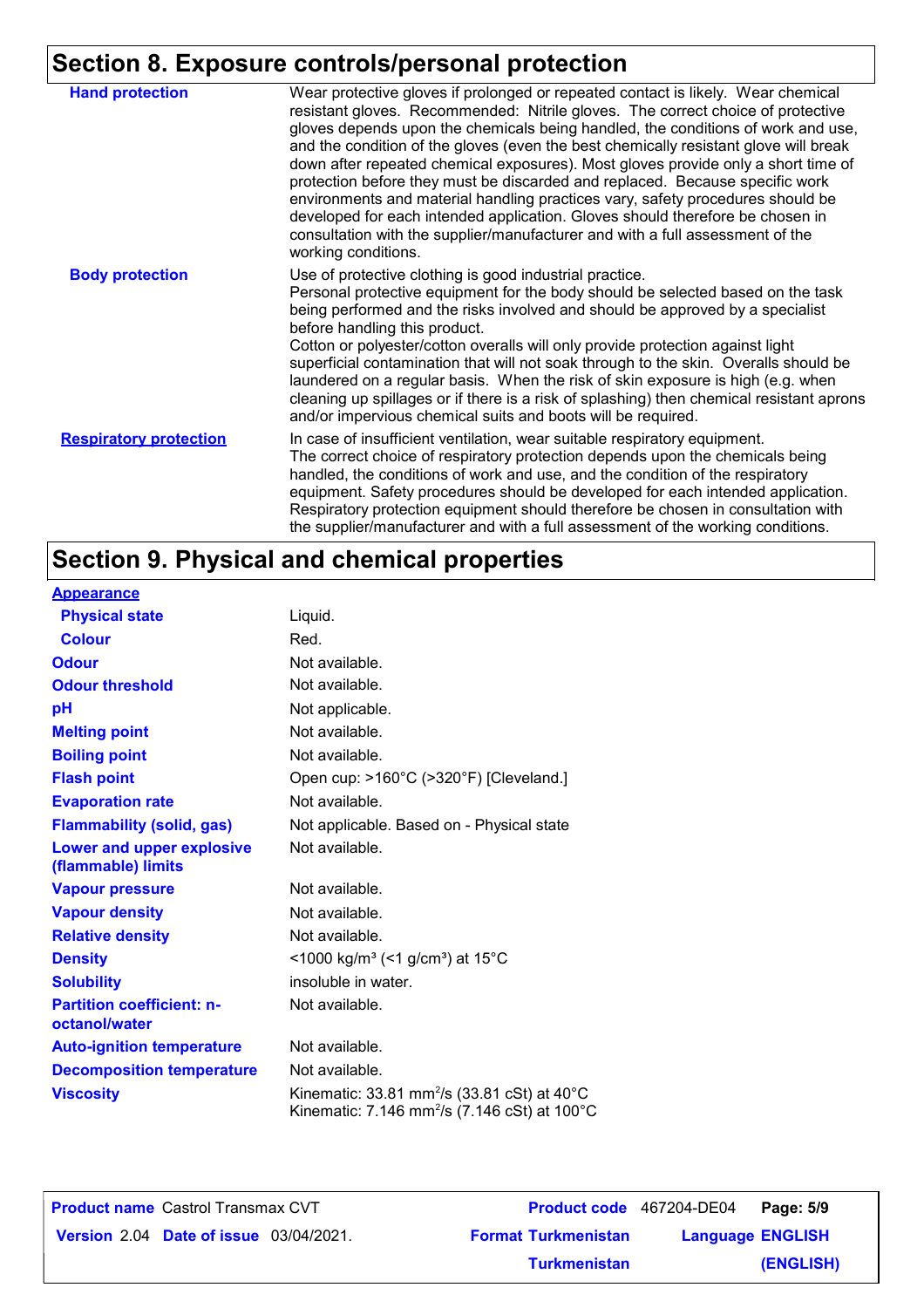### **Section 10. Stability and reactivity**

|                                                     | The continued to the contribution of the contribution of the contribution of the contribution of the                                                                       |
|-----------------------------------------------------|----------------------------------------------------------------------------------------------------------------------------------------------------------------------------|
| <b>Hazardous decomposition</b><br>products          | Under normal conditions of storage and use, hazardous decomposition products<br>should not be produced.                                                                    |
| <b>Incompatible materials</b>                       | Reactive or incompatible with the following materials: oxidising materials.                                                                                                |
| <b>Conditions to avoid</b>                          | Avoid all possible sources of ignition (spark or flame).                                                                                                                   |
| <b>Possibility of hazardous</b><br><b>reactions</b> | Under normal conditions of storage and use, hazardous reactions will not occur.<br>Under normal conditions of storage and use, hazardous polymerisation will not<br>occur. |
| <b>Chemical stability</b>                           | The product is stable.                                                                                                                                                     |
| <b>Reactivity</b>                                   | No specific test data available for this product. Refer to Conditions to avoid and<br>Incompatible materials for additional information.                                   |

### **Section 11. Toxicological information**

### **Information on toxicological effects**

#### **Specific target organ toxicity (repeated exposure)**

| <b>Name</b>                                    | <b>Category</b> | <b>Route of</b><br>exposure | <b>Target organs</b>        |
|------------------------------------------------|-----------------|-----------------------------|-----------------------------|
| 2-(2-heptadec-8-enyl-2-imidazolin-1-yl)ethanol | Category 2      | oral                        | digestive system,<br>thymus |

#### **Aspiration hazard**

| <b>Name</b>                                                          | <b>Result</b>                         |
|----------------------------------------------------------------------|---------------------------------------|
| Distillates (petroleum), hydrotreated light paraffinic               | <b>ASPIRATION HAZARD - Category 1</b> |
| Lubricating oils (petroleum), C15-30, hydrotreated neutral oil-based | <b>ASPIRATION HAZARD - Category 1</b> |

**Information on likely routes**  Routes of entry anticipated: Dermal, Inhalation.

|  | of exposure |  |  |
|--|-------------|--|--|
|--|-------------|--|--|

| <b>Eve contact</b>  | No known significant effects or critical hazards.                                                                   |
|---------------------|---------------------------------------------------------------------------------------------------------------------|
| <b>Inhalation</b>   | Exposure to decomposition products may cause a health hazard. Serious effects<br>may be delayed following exposure. |
| <b>Skin contact</b> | Defatting to the skin. May cause skin dryness and irritation.                                                       |
| <b>Ingestion</b>    | No known significant effects or critical hazards.                                                                   |

#### **Symptoms related to the physical, chemical and toxicological characteristics**

| <b>Eye contact</b>  | No specific data.                                                                                                           |
|---------------------|-----------------------------------------------------------------------------------------------------------------------------|
| <b>Inhalation</b>   | May be harmful by inhalation if exposure to vapour, mists or fumes resulting from<br>thermal decomposition products occurs. |
| <b>Skin contact</b> | Adverse symptoms may include the following:<br>irritation<br>dryness<br>cracking                                            |
| <b>Ingestion</b>    | No specific data.                                                                                                           |
|                     |                                                                                                                             |

#### **Delayed and immediate effects as well as chronic effects from short and long-term exposure**

**Eye contact Exercise 2018** Potential risk of transient stinging or redness if accidental eye contact occurs.

| <b>Product name</b> Castrol Transmax CVT      |                            | <b>Product code</b> 467204-DE04 Page: 6/9 |
|-----------------------------------------------|----------------------------|-------------------------------------------|
| <b>Version 2.04 Date of issue 03/04/2021.</b> | <b>Format Turkmenistan</b> | <b>Language ENGLISH</b>                   |
|                                               | <b>Turkmenistan</b>        | (ENGLISH)                                 |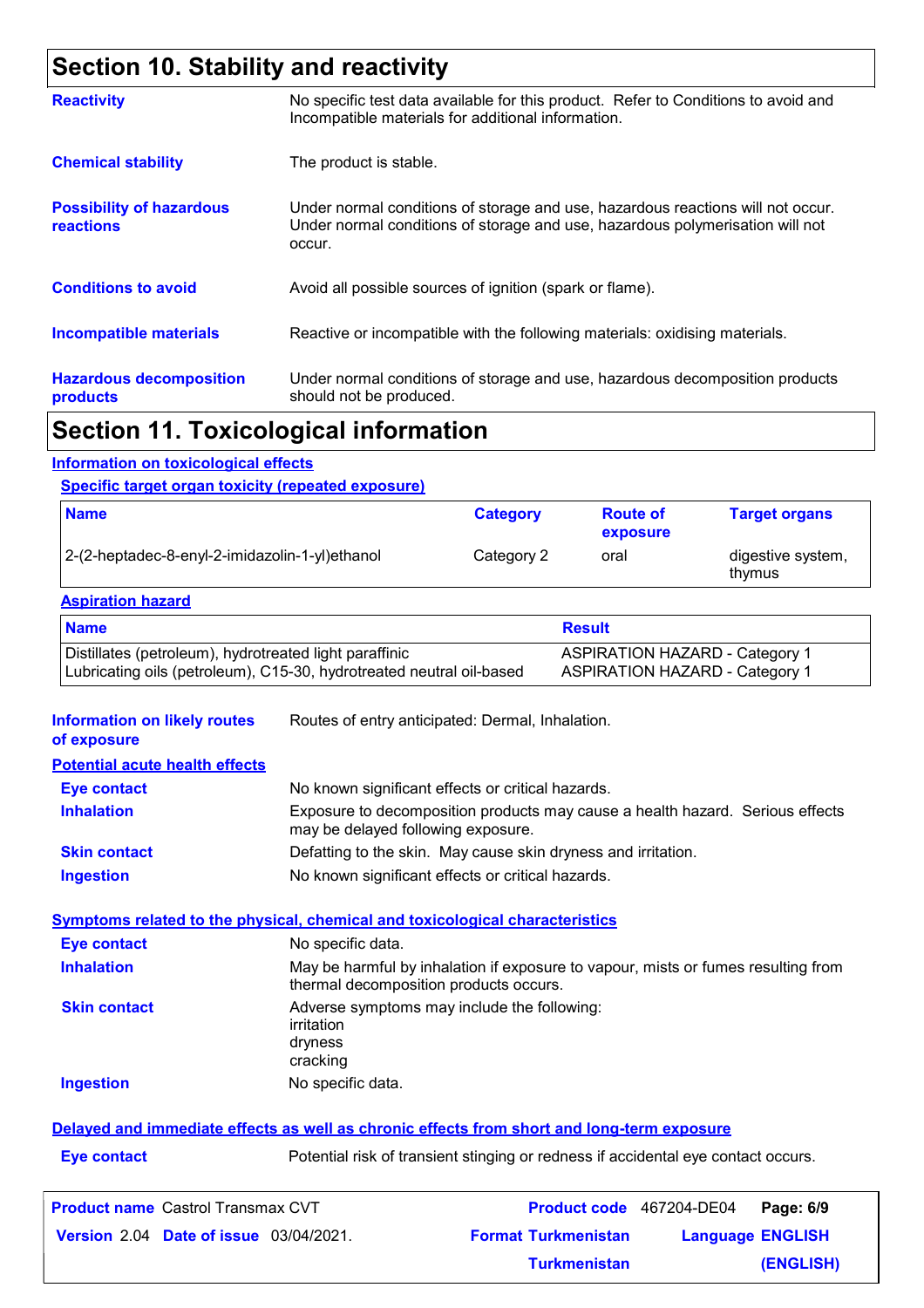### **Section 11. Toxicological information**

| <b>Skin contact</b>                     | Prolonged or repeated contact can defat the skin and lead to irritation, cracking and/<br>or dermatitis. |
|-----------------------------------------|----------------------------------------------------------------------------------------------------------|
| <b>Ingestion</b>                        | Ingestion of large quantities may cause nausea and diarrhoea.                                            |
| <b>Potential chronic health effects</b> |                                                                                                          |
| <b>General</b>                          | No known significant effects or critical hazards.                                                        |
| <b>Carcinogenicity</b>                  | No known significant effects or critical hazards.                                                        |
| <b>Mutagenicity</b>                     | No known significant effects or critical hazards.                                                        |
| <b>Teratogenicity</b>                   | No known significant effects or critical hazards.                                                        |
| <b>Developmental effects</b>            | No known significant effects or critical hazards.                                                        |
| <b>Fertility effects</b>                | No known significant effects or critical hazards.                                                        |

### **Section 12. Ecological information**

**Environmental effects** This material is harmful to aquatic life.

#### **Persistence and degradability**

Not expected to be rapidly degradable.

#### **Bioaccumulative potential**

This product is not expected to bioaccumulate through food chains in the environment.

#### **Mobility in soil**

**Mobility** Spillages may penetrate the soil causing ground water contamination. **Other ecological information** Spills may form a film on water surfaces causing physical damage to organisms. Oxygen transfer could also be impaired.

### **Section 13. Disposal considerations**

The generation of waste should be avoided or minimised wherever possible. Significant quantities of waste product residues should not be disposed of via the foul sewer but processed in a suitable effluent treatment plant. Dispose of surplus and non-recyclable products via a licensed waste disposal contractor. Disposal of this product, solutions and any by-products should at all times comply with the requirements of environmental protection and waste disposal legislation and any regional local authority requirements. Waste packaging should be recycled. Incineration or landfill should only be considered when recycling is not feasible. This material and its container must be disposed of in a safe way. Care should be taken when handling emptied containers that have not been cleaned or rinsed out. Empty containers or liners may retain some product residues. Avoid dispersal of spilt material and runoff and contact with soil, waterways, drains and sewers. **Disposal methods**

### **Section 14. Transport information**

| <b>Product name</b> Castrol Transmax CVT      |                            | Product code 467204-DE04 Page: 7/9 |                         |
|-----------------------------------------------|----------------------------|------------------------------------|-------------------------|
| <b>Version 2.04 Date of issue 03/04/2021.</b> | <b>Format Turkmenistan</b> |                                    | <b>Language ENGLISH</b> |
|                                               | <b>Turkmenistan</b>        |                                    | (ENGLISH)               |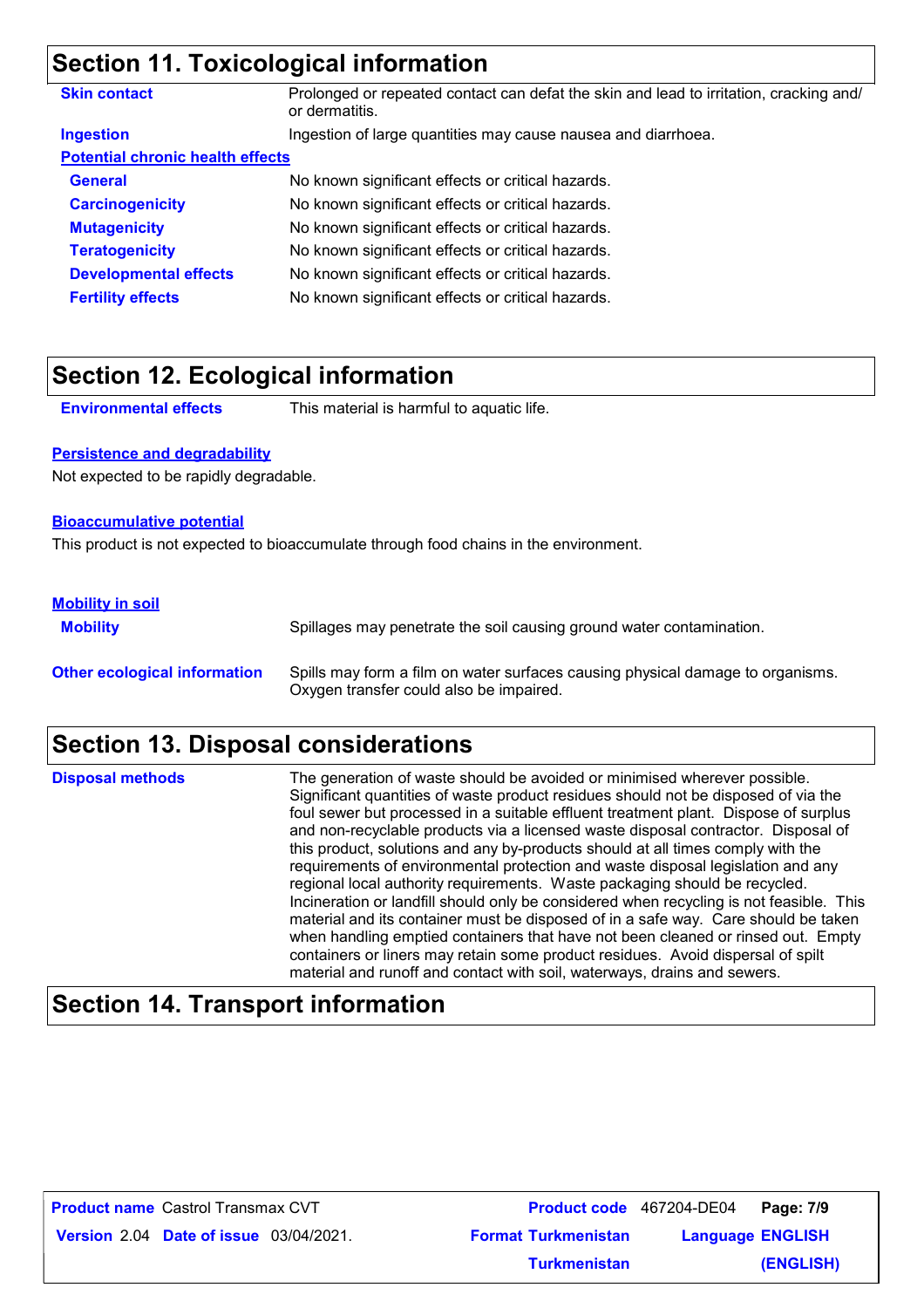| <b>Section 14. Transport information</b> |                          |                          |  |  |  |
|------------------------------------------|--------------------------|--------------------------|--|--|--|
|                                          | <b>IMDG</b>              | <b>IATA</b>              |  |  |  |
| <b>UN number</b>                         | Not regulated.           | Not regulated.           |  |  |  |
| <b>UN proper</b><br>shipping name        |                          |                          |  |  |  |
| <b>Transport hazard</b><br>class(es)     | $\overline{\phantom{a}}$ | ٠                        |  |  |  |
| <b>Packing group</b>                     | $\overline{\phantom{a}}$ | $\overline{\phantom{a}}$ |  |  |  |
| <b>Environmental</b><br>hazards          | No.                      | No.                      |  |  |  |
| <b>Additional</b><br><b>information</b>  |                          | $\overline{\phantom{a}}$ |  |  |  |

**Special precautions for user** Not available.

### **Section 15. Regulatory information**

### **Regulation according to other foreign laws**

| <b>REACH Status</b>                                             | The company, as identified in Section 1, sells this product in the EU in compliance<br>with the current requirements of REACH. |
|-----------------------------------------------------------------|--------------------------------------------------------------------------------------------------------------------------------|
| <b>United States inventory</b><br>(TSCA 8b)                     | All components are active or exempted.                                                                                         |
| <b>Australia inventory (AICS)</b>                               | At least one component is not listed.                                                                                          |
| <b>Canada inventory</b>                                         | At least one component is not listed in DSL but all such components are listed in<br>NDSL.                                     |
| <b>China inventory (IECSC)</b>                                  | All components are listed or exempted.                                                                                         |
| <b>Japan inventory (ENCS)</b>                                   | At least one component is not listed.                                                                                          |
| <b>Korea inventory (KECI)</b>                                   | At least one component is not listed.                                                                                          |
| <b>Philippines inventory</b><br>(PICCS)                         | All components are listed or exempted.                                                                                         |
| <b>Taiwan Chemical</b><br><b>Substances Inventory</b><br>(TCSI) | All components are listed or exempted.                                                                                         |

## **Section 16. Other information**

| <u>History</u>                    |                            |
|-----------------------------------|----------------------------|
| Date of printing                  | 3/4/2021                   |
| Date of issue/Date of<br>revision | 3/4/2021                   |
| Date of previous issue            | 3/4/2021                   |
| <b>Version</b>                    | 2.04                       |
| <b>Prepared by</b>                | <b>Product Stewardship</b> |

**Date of issue** 03/04/2021. **Version** 2.04 **Format Turkmenistan Language** Castrol Transmax CVT **Page: 8/9** 467204-DE04 **Language ENGLISH (ENGLISH) Product name** Castrol Transmax CVT **Turkmenistan**